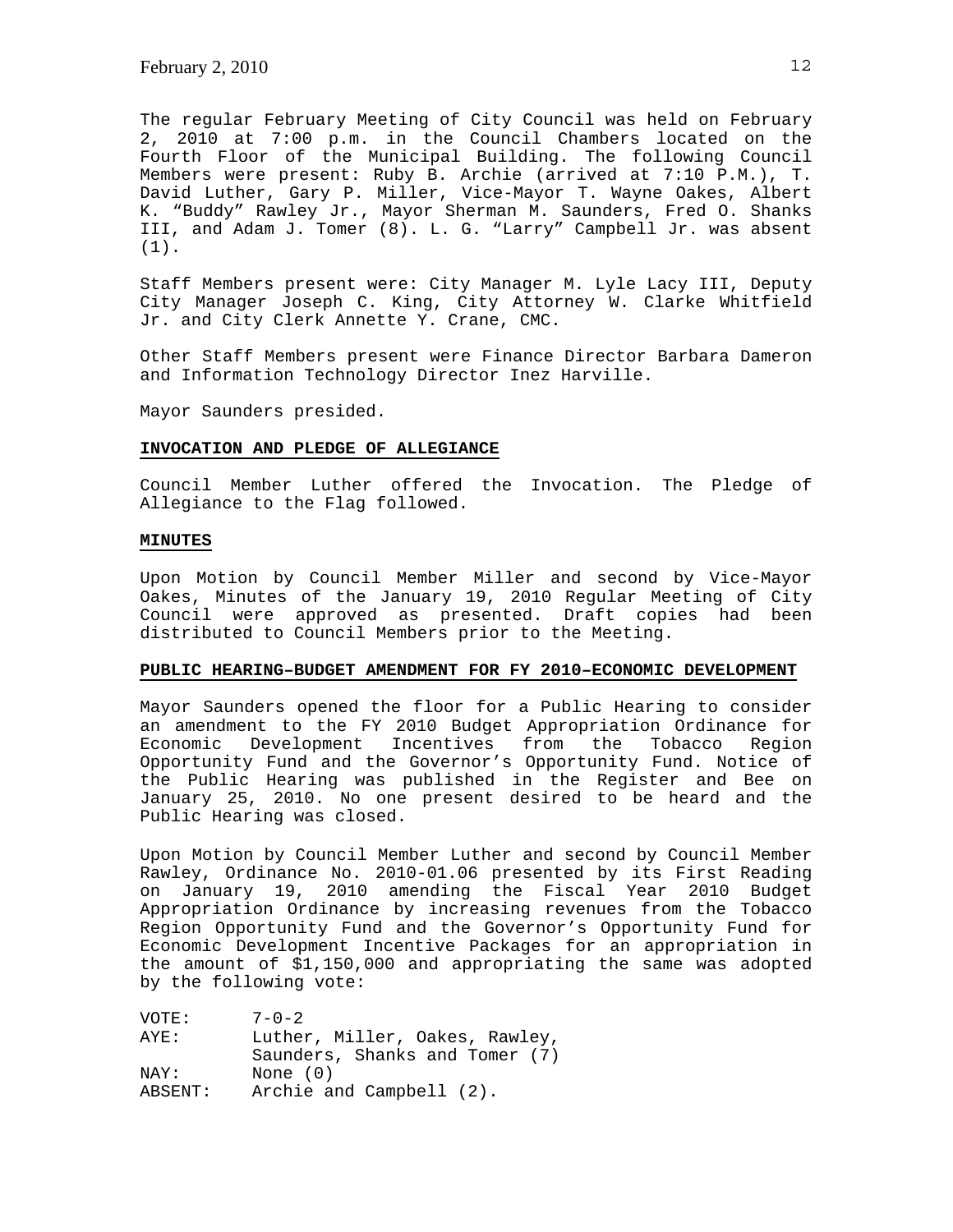Mayor Saunders requested that a Resolution confirming the declaration of a local emergency within the City be added to the Agenda under VIII. New Business as Item D. No objections were noted from Council Members.

#### **BUDGET AMENDMENT-FY 2010-CIRCUIT COURT PRESERVATION PROGRAM**

Upon Motion by Vice-Mayor Oakes and second by Council Member Tomer, an Ordinance entitled:

ORDINANCE NO. 2010-02.01

AN ORDINANCE AMENDING THE FISCAL YEAR 2010 BUDGET APPROPRIATION ORDINANCE TO PROVIDE FOR A GRANT FROM THE VIRGINIA CIRCUIT COURT RECORDS PRESERVATION PROGRAM IN THE AMOUNT OF \$14,824 AND APPROPRIATING SAME

was presented for its First Reading, as required by City Charter, to lie over before final adoption.

### **COMPREHENSIVE ECONOMIC DEVELOPMENT STRATEGY PROJECTS FOR 2010**

Council Member Miller moved adoption of a Resolution entitled:

RESOLUTION NO. 2010-02.01

A RESOLUTION APPROVING SUBMISSION OF THE COMPREHENSIVE ECONOMIC DEVELOPMENT STRATEGY PRIORITY PROJECTS FOR MAINTAINING DANVILLE'S STATUS AS A REDEVELOPMENT AREA UNDER THE ECONOMIC DEVELOPMENT ADMINISTRATION'S PROGRAM.

The Motion was seconded by Vice-Mayor Oakes and carried by the following vote:

# **Mrs. Archie entered the Meeting at this point.**

| VOTE:   | $8 - 0 - 1$                            |
|---------|----------------------------------------|
| AYE:    | Archie, Luther, Miller, Oakes, Rawley, |
|         | Saunders, Shanks and Tomer (8)         |
| NAY:    | None $(0)$                             |
| ABSENT: | $Campbell (1)$ .                       |

#### **ESTABLISH CITY COUNCIL PRIORITIES**

Vice-Mayor Oakes moved adoption of a Resolution entitled:

RESOLUTION NO. 2010-02.02

A RESOLUTION ADOPTING CITY COUNCIL'S PRIORITIES AND OBJECTIVES.

Council Member Miller seconded the Motion.

Mr. Shanks expressed concern about the benefits in the document that involved budgeting. He commented that he would hate to see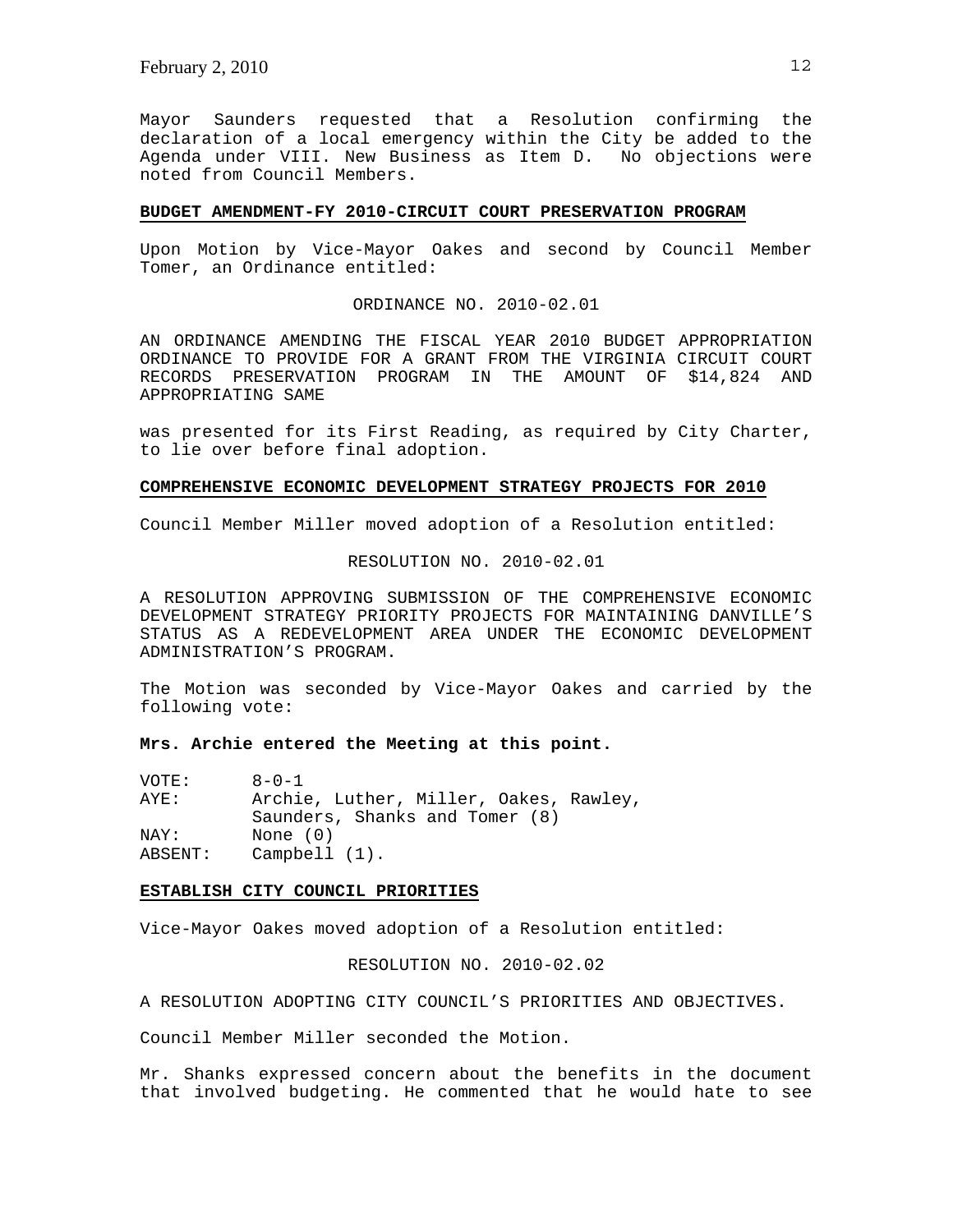the list considered as a budget-building document in years to come. He said he did not believe this was Council's intent. He stated the document was a great white paper and he did not realize a Resolution would be on Council's agenda. He said he would hate to vote against something in the future and have it appear as if Council were flip-flopping on some of the items.

Mr. Luther said he thought the matter would be adopted when some of the wording had been worked out. Council had discussed the matter during the January 19 Work Session. He said the items on the document were not prioritized and believed the list was a working document. Mr. Luther said the document could be modified in the future, if necessary, and used as a guide to ensure that Council was headed in the right direction. He said he would vote for it with the understanding that this was a working document.

Mr. Tomer voiced his support of the document because it lets citizens and city management know exactly what Council believes is most important as the City moves forward. Mr. Tomer said he believed any budget matters could be worked out at the time they are brought up for discussion.

Dr. Miller agreed the document is a framework and guideline for Council to follow and that modifications could be made if necessary.

Mayor Saunders stated it was a great document but he would not support it due to Section 1.5 that addresses merit pay for employees. Mr. Saunders said he agreed employees should be rewarded for good performance. He also said he believed that department supervisors and management staff should be very fair in implementing merit pay. He said he would like to see very clear performance measures before he could support the entire document.

The Resolution was adopted by the following vote:

| VOTE:   | $7 - 1 - 1$                            |
|---------|----------------------------------------|
| AYE:    | Archie, Luther, Miller, Oakes, Rawley, |
|         | Shanks and Tomer (7)                   |
| NAY:    | Saunders (1)                           |
| ABSENT: | $Campbell (1)$ .                       |

#### **CONFIRM CITY MANAGER'S DECLARATION OF A LOCAL EMERGENCY**

Council Member Rawley moved adoption of a Resolution entitled:

RESOLUTION NO. 2010-02.03

A RESOLUTION CONFIRMING THE DECLARATION OF A LOCAL EMERGENCY WITHIN THE CITY OF DANVILLE, VIRGINIA AS A RESULT OF WINTER STORM CONDITIONS.

The Motion was seconded by Vice-Mayor Oakes and carried by the following vote: